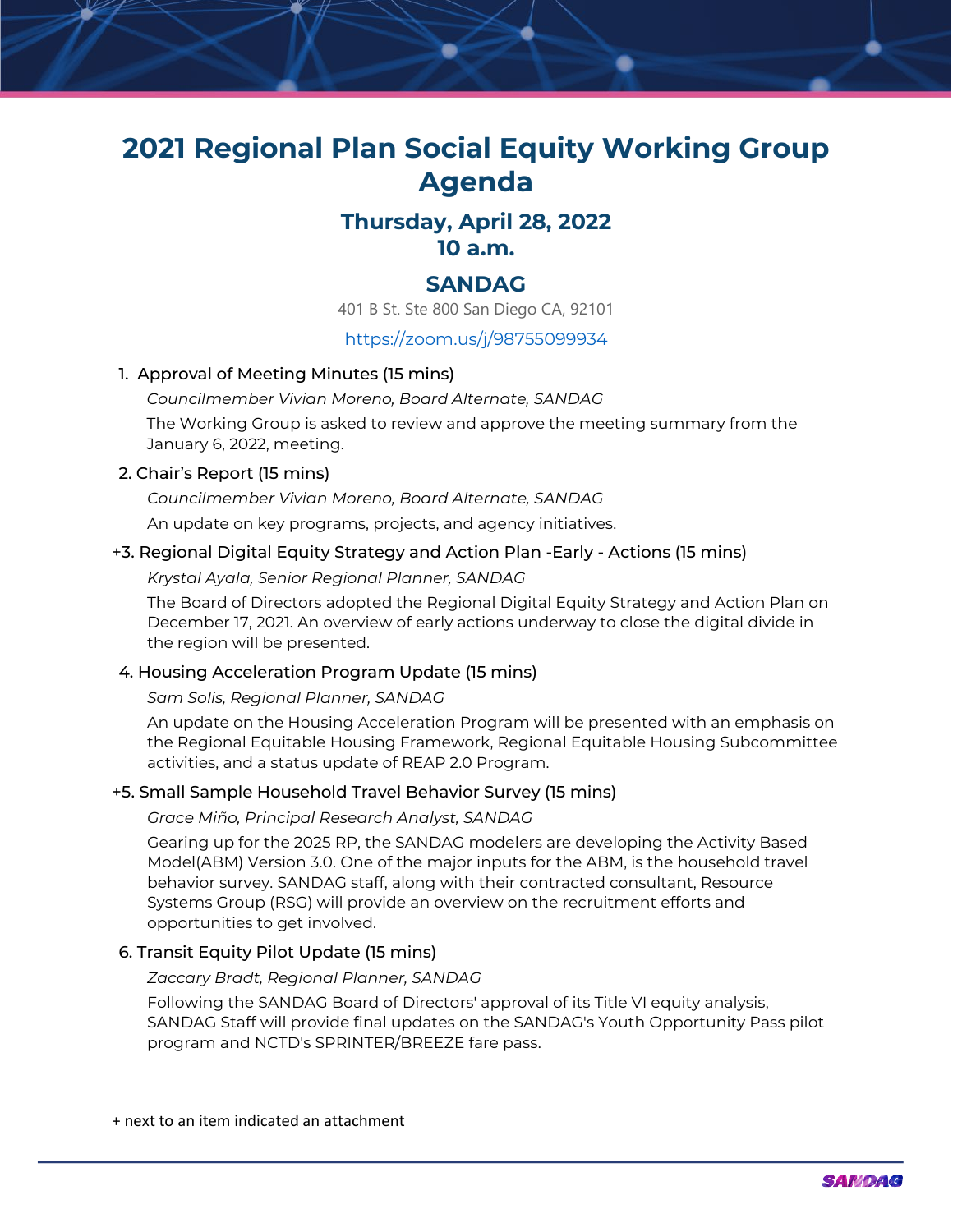# **SAMDAG** 2021 Regional Plan Social Equity Working Group

 $H_{\text{1}+m}$ .

April 28, 2022 Action: **Approve**

# **March 24, 2022, Meeting Minutes**

Chair Vivian Moreno (SANDAG Board Alternate) called the meeting of the 2021 Regional Plan Social Equity Working Group (SEWG) to order at 10:05 a.m.

#### 1. Welcome and Introductions

Chair Moreno welcomed members and attendees.

### 2. Public Comments/Communications/Member Comments

There were no public or member comments.

### 3. Approval of Meeting Minutes (Approve)

There were no public comments on this item.

Action: Upon a motion by Brian "Barry" Pollard (Urban Collaborative Project), and a second by Carol Lewis (El Cajon Collaborative), the SEWG voted to approve the minutes from its January 6, 2022, meeting.

The motion passed.

Yes: Craig Jones (Alliance for Regional Solutions), Monica Hernandez (Casa Familiar), Azucena Lopez De Nava (Chula Vista Community Collaborative), Carol Lewis, Konane Martinez (National Latino Research Center), Claire Groebner (Olivewood Gardens), , and Brian "Barry" Pollard.

No: None.

Abstain: Kim Heinle (Bayside Community Center), Randy Torres Van-Vleck (City Heights Community Development Corporation), Elizabeth Lou (Nile Sisters Development Initiative), Fe Seligman (Samahan Health Centers)

Absent: Vista Community Clinic.

## **Chair's Report**

#### 4. Chair's Report (Information)

Chair Moreno provided an update on key programs, projects, and agency initiatives.

There were no public comments on this item.

Action: Information.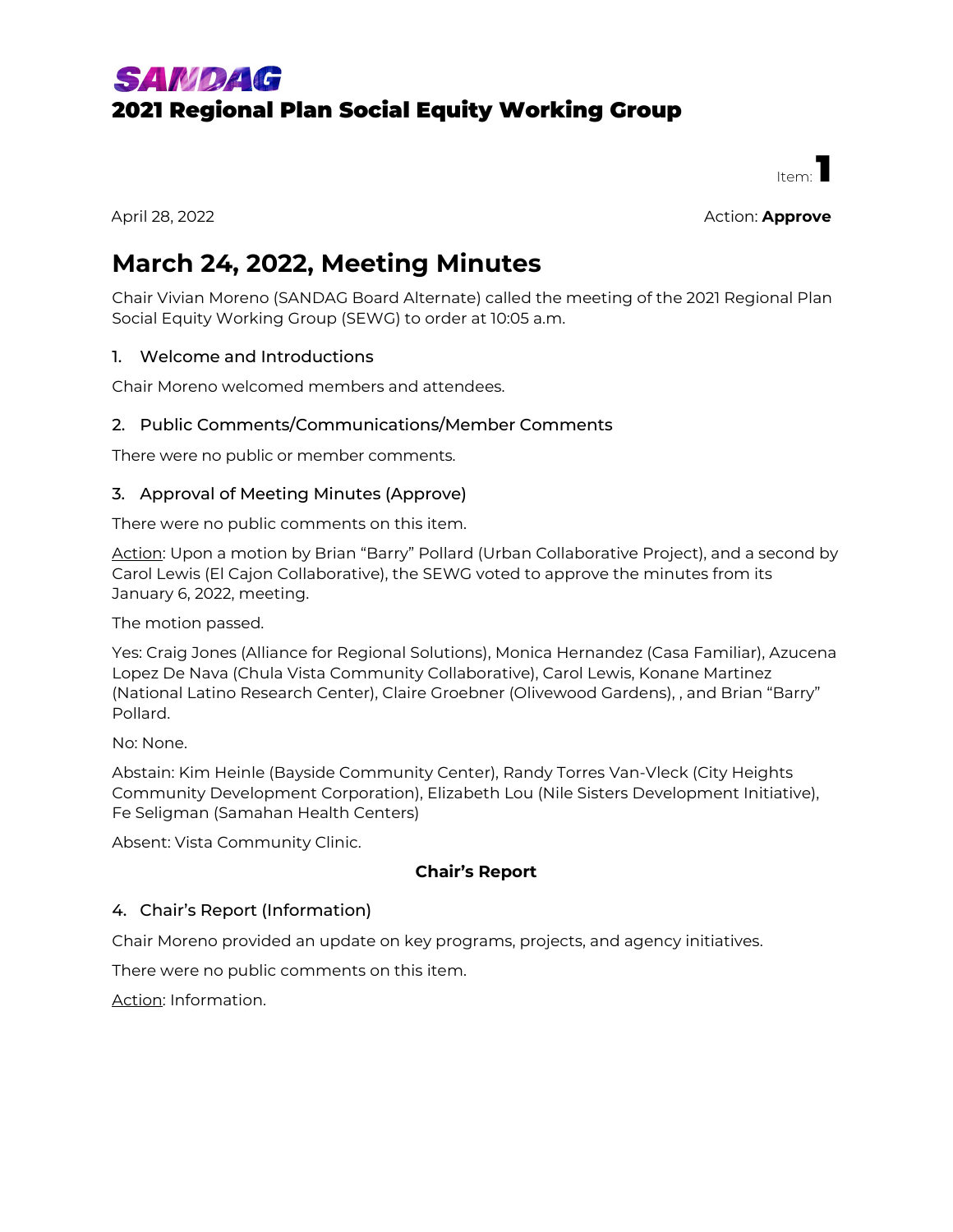#### **Consent**

### 5. Restructuring of SANDAG Working Groups (Information)

Senior Regional Planner Jane Clough provided an overview at its meeting on February 11, 2022, the Execute Committee approved the proposed restructuring of working groups, and charters for the new Mobility and Sustainable Communities Working Groups.

There were no public comments on this item.

Action: Information.

#### **Reports**

#### 6. Regional Social Equity Baseline Conditions Report (Discussion)

As an Early Action of the 2021 Regional Plan, SANDAG is developing a Social Equity Baseline Conditions Report, to better understand existing conditions and equity disparities throughout the region. Regional Planner Paul La Farga presented an update to the SEWG with refined indicators and asked members to provide feedback.

He provided samples of results to engage in a discussion on the most relevant indicators for this region.

There were no public comments on this item.

Action: Discussion.

#### 7. 2023 Regional Transportation Improvement Program Update (Information)

Richard Radcliffe provided an overview of the development process and schedule for the 2023 Regional Transportation Improvement Program.

There were no public comments on this item.

Action: Information.

#### 8. Upcoming Calls for Projects for the SANDAG Specialized Transportation Grant

#### Program and Access for All Grant Program (Discussion)

Benjamin Gembler and Zachary Rivera provided an overview on the Specialized Transportation Grant Program (STGP) Cycle 12 and Access for All (AFA) Cycle 1 calls for projects. The SEWG was asked to provide input to help inform the STGP Cycle 12 draft goals, objectives, and evaluation criteria. Because the AFA Cycle 1 call for projects timeline is greatly accelerated, the AFA presentation will be for information only.

There were no public comments on this item.

Action: Discussion.

#### 9. Regional Digital Equity Strategy and Action Plan – Early Actions (Information)

This item was continued to a future meeting.

#### 10. Possible Topics for Next Meeting (Discussion/Possible Action)

The SEWG discussed possible meeting topics for next month.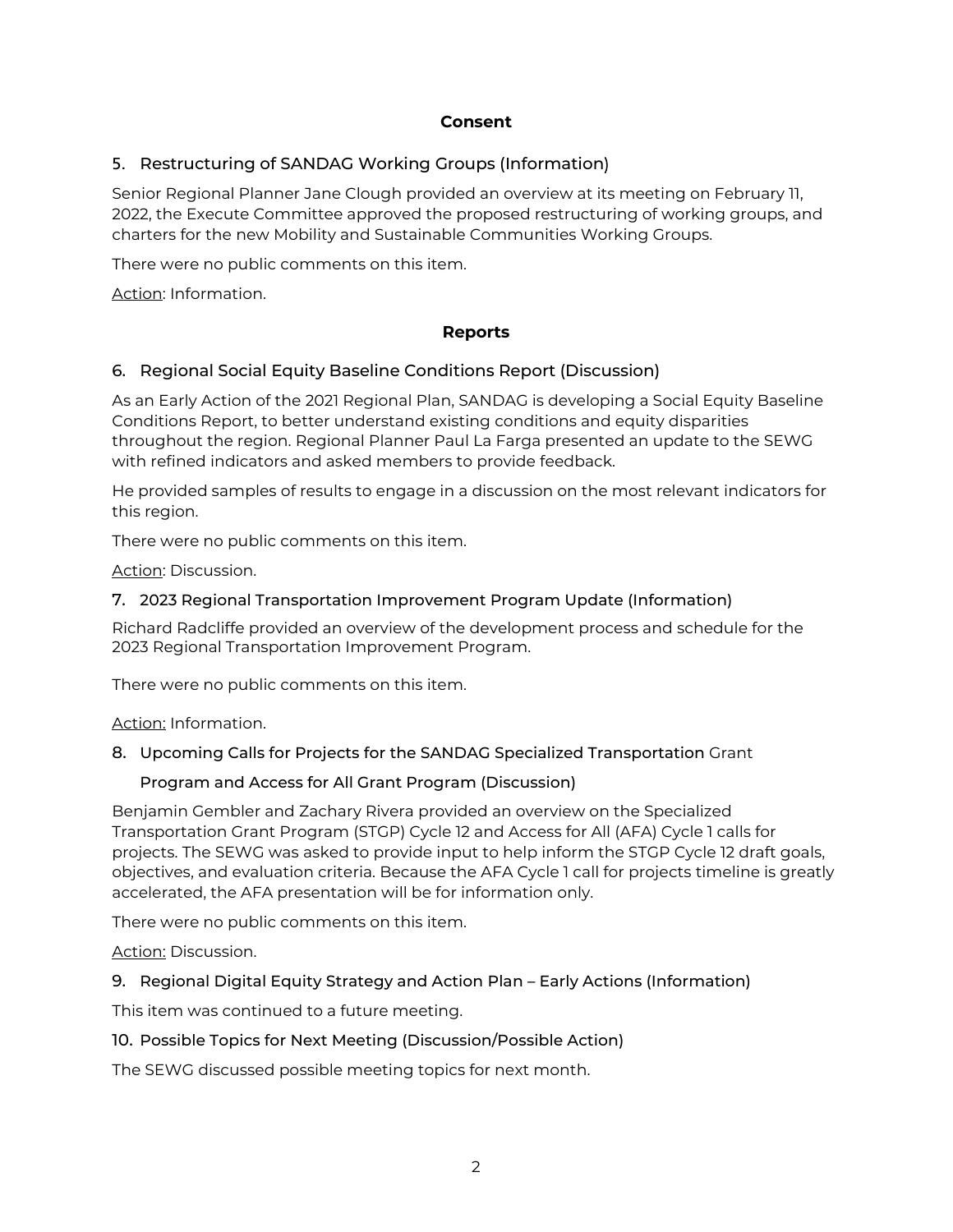Craig Jones spoke about wanting an update on the status of the Pilot Flexible Fleets Strategy and the Subregional Comprehensive Multimodal Corridor Plans.

Action: Discussion.

### 8. Upcoming Meetings (Information)

The next SEWG meeting is scheduled for Thursday, April 28, 2022, at 10 a.m.

There were no public comments on this item.

Action: Information.

#### 9. Adjournment

Chair Moreno adjourned the meeting at 11:35 a.m.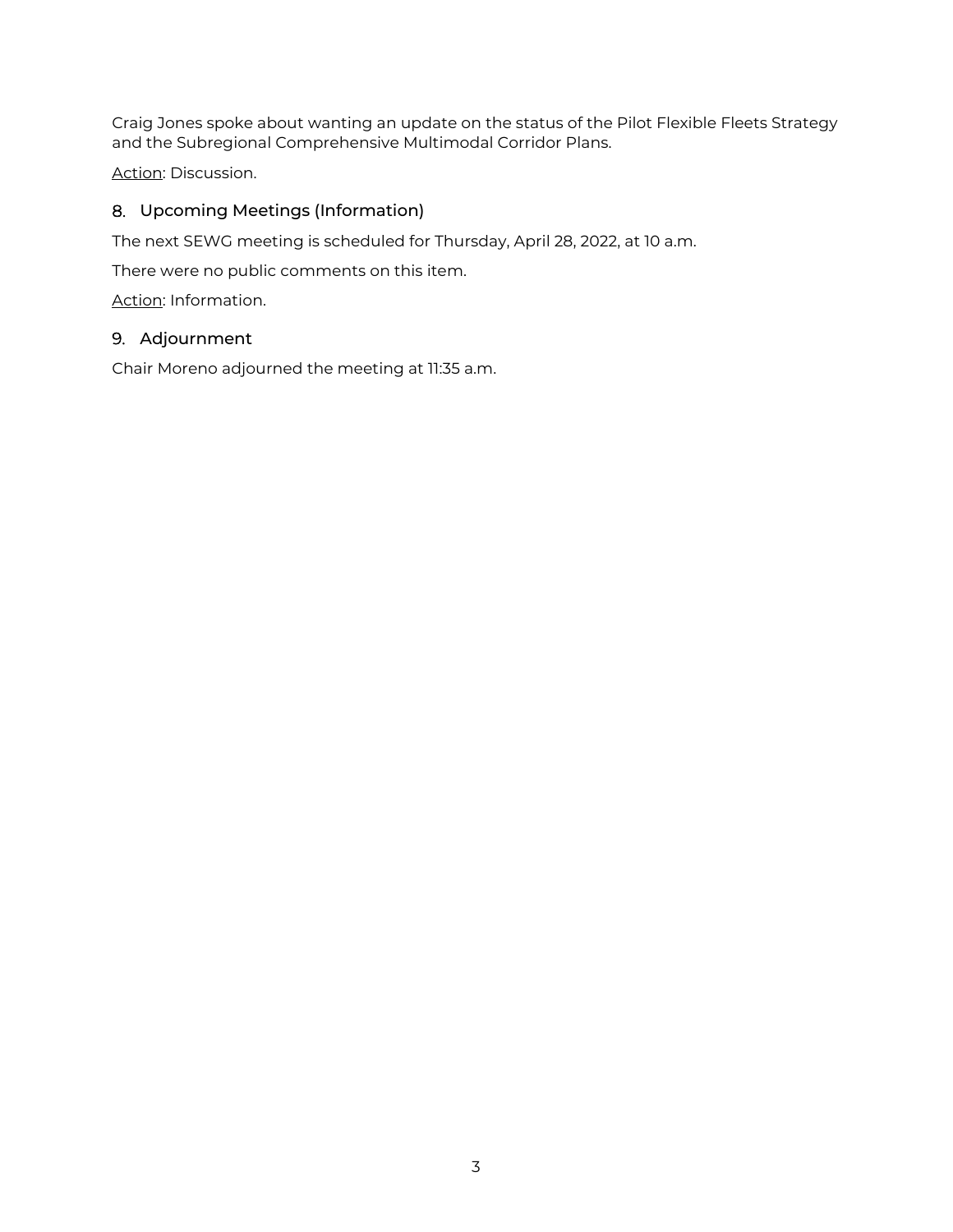# **Confirmed Attendance at SANDAG 2021 Regional Plan Social Equity Working Group Meeting**

March 24, 2022

| <b>Jurisdiction</b>                              | <b>Name</b>                                | <b>Attending</b> | <b>Comments</b> |
|--------------------------------------------------|--------------------------------------------|------------------|-----------------|
| <b>SANDAG Board Alternate</b>                    | Councilmember Vivian Moreno,<br>Chair      | Yes              |                 |
| Alliance for Regional Solutions                  | Craig Jones                                | Yes              |                 |
|                                                  | MaryLynn McCorkle, Alternate               | $\overline{?}$   |                 |
| <b>Bayside Community Center</b>                  | Rose Ceballos, Alternate                   | $\overline{?}$   |                 |
|                                                  | Kim Heinle                                 | Yes              |                 |
|                                                  | Huy Tu                                     | $\tilde{?}$      |                 |
| Casa Familiar                                    | Lisa Cuestas                               | $\overline{?}$   |                 |
|                                                  | Monica Hernandez, Alternate                | Yes              |                 |
|                                                  | Goyo Ortiz, Alternate                      | $\overline{?}$   |                 |
| City Heights CDC                                 | Randy Torres-Van Vleck                     | Yes              |                 |
|                                                  | Haneen Mohamed<br>Jesse Ramirez            | <b>No</b><br>No  |                 |
|                                                  |                                            |                  |                 |
| Chula Vista Community<br>Collaborative           | <b>Omar Calleros</b><br><b>Chris Ross</b>  | Yes<br>Yes       |                 |
|                                                  | Angela Tomlinson, Alternate                | <b>No</b>        |                 |
|                                                  | Dana Stevens, Alternate                    | No               |                 |
| El Cajon Collaborative                           | Carol Lewis                                | Yes              |                 |
|                                                  | Ana Ardón, Alternate                       | <b>No</b>        |                 |
| <b>National Latino</b><br><b>Research Center</b> | Lilian Serrano                             | <b>No</b>        |                 |
|                                                  | Michelle Ramos Pellicia, Alternate         | <b>No</b>        |                 |
|                                                  | Konane Martinez                            | Yes              |                 |
| <b>Nile Sisters</b><br>Development Initiative    | Elizabeth Lou                              | Yes              |                 |
|                                                  | Breanne Lash, Alternate                    | Yes              |                 |
|                                                  | Sam Bedwell<br>Mohammed Tuama, Newcomers   | <b>No</b><br>Yes |                 |
| Olivewood Gardens                                | Jen Nation, Alternate                      | <b>No</b>        |                 |
|                                                  | Claire Groebner                            | Yes              |                 |
|                                                  | Rocina Lizarraga, Alternate                | Yes              |                 |
| Samahan Health Centers                           | Fe Seligman                                | Yes              |                 |
|                                                  | Lorna Delossantos, Alternate               | Yes              |                 |
| Urban Collaborative Project                      | Brian "Barry" Pollard                      | Yes              |                 |
| Vista Community Clinic                           | Erica Leary                                | Yes              |                 |
|                                                  | Carmela Muñoz, Alternate<br>Nannette Stamm | Yes<br>No        |                 |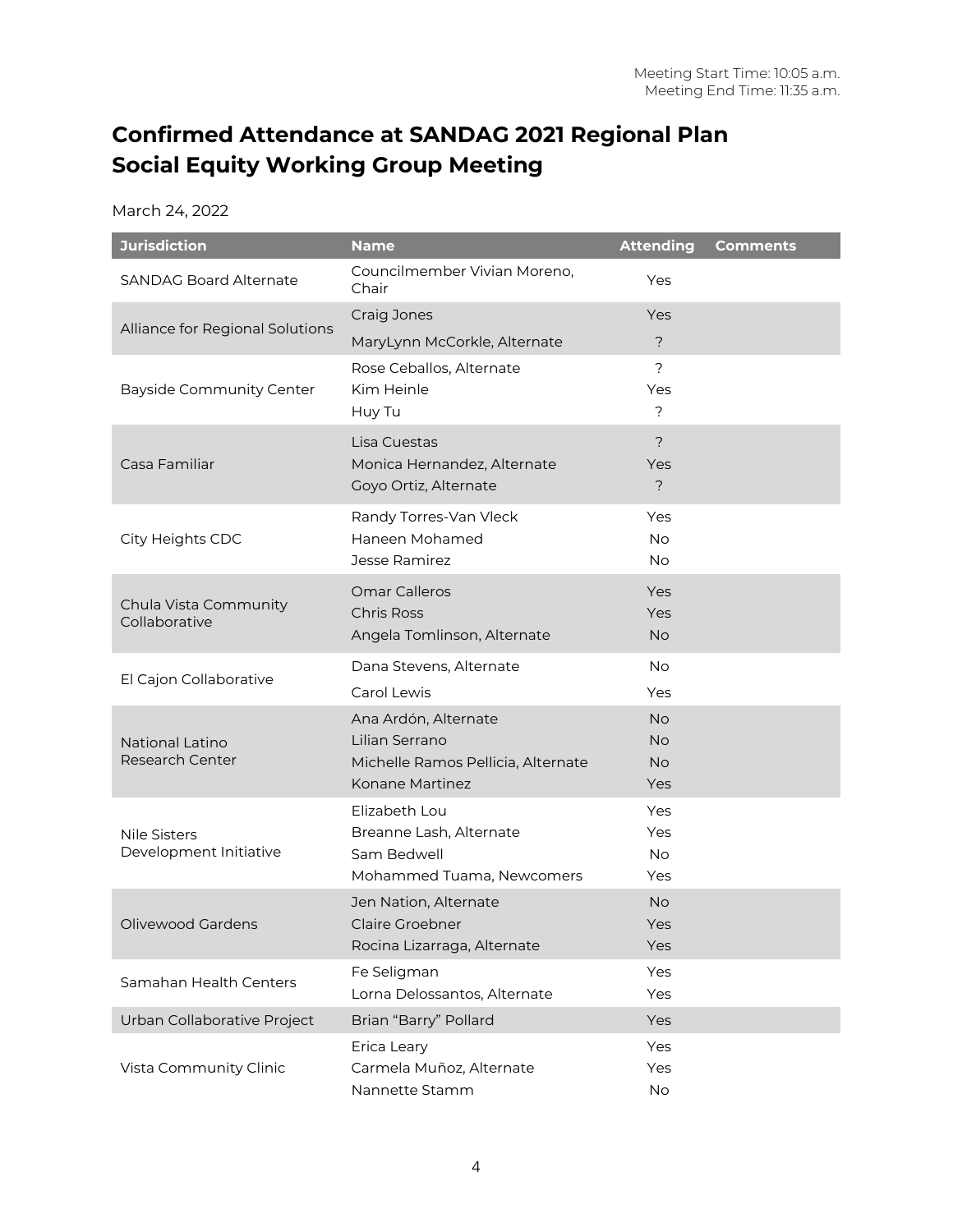|                | <b>SANDAG Staff</b> |                      |
|----------------|---------------------|----------------------|
| Toshi Ishihara | Alexis Morris       | Krystal Ayala        |
| Travis Knowles | Ashley Wiley        | Sam Solis            |
|                | Benjamin Gembler    | <b>Stacey Cooper</b> |
|                | Brian Lane          | Sue Alpert           |
|                | Catherine Matel     | Tuere Fa'aola        |
|                | Heather Brehm       | Zachary Rivera       |
|                | Jane Clough         |                      |
|                |                     |                      |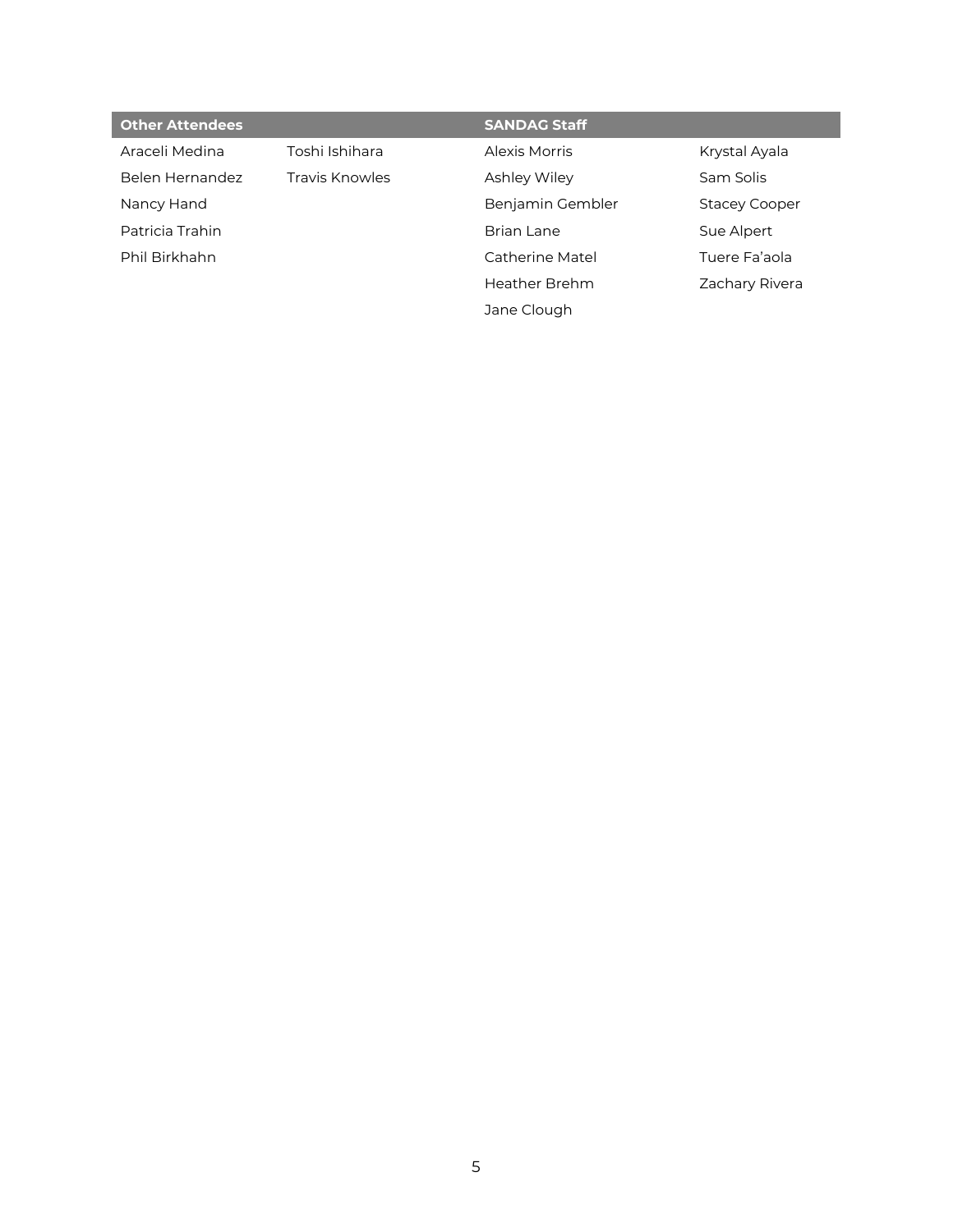

March 24, 2022 Action: **Information**

Item<sup>:</sup>

# **Regional Digital Equity Strategy and Action Plan – Early Actions**

#### **Introduction**

Technology and connectivity are critical to the future of transportation and the vision outlined in the [2021 Regional Plan.](https://sdforward.com/mobility-planning/2021-regional-plan) As the San Diego region's transportation planning agency and metropolitan planning organization, SANDAG has a key role to play in planning for and implementing digital communications infrastructure needed to support transportation technology improvements, smart city initiatives, and access to high-quality internet.

On December 17, 2022, the Board of Directors adopted the [Regional Digital Equity Strategy](https://www.sandag.org/uploads/projectid/projectid_614_31273.pdf)  [and Action Plan](https://www.sandag.org/uploads/projectid/projectid_614_31273.pdf) (Attachment 1) to spur rapid broadband deployment and adoption in the San Diego region. The Strategy and Action Plan was developed with input from the [Regional](https://www.sandag.org/index.asp?committeeid=124&fuseaction=committees.detail)  [Digital Divide Taskforce,](https://www.sandag.org/index.asp?committeeid=124&fuseaction=committees.detail) which consists of [representatives](https://www.sandag.org/uploads/committeeid/committeeid_124_29187.pdf) from public agencies, broadband providers, and non-profit organizations that are actively working to bridge the digital divide.

#### **Discussion**

#### *The Digital Divide in the San Diego Region*

To inform the recommendations in the Strategy and Action Plan, staff conducted a regional gap analysis to identify where there are disparities in broadband infrastructure and service. The analysis revealed that only 66% of rural households have access to fixed broadband in the San Diego region. In urban areas, 94% of households have fixed broadband service available. However, service is not affordable, leading to low adoption especially among households earning less than \$50,000 per year. In some communities, more than 20% of low-income households do not have a broadband subscription or computer at home. This makes it difficult to participate in virtual learning, remote work, telehealth, and access other critical online services. The [Digital Divide in the San Diego Region](https://storymaps.arcgis.com/stories/f204b9b88ea4483b8a0d46c8d099c3a7) Story Map provides more information on the state of the digital divide in the San Diego region.

#### *Early Actions*

The Strategy and Action Plan identifies seven overarching strategies and actions for improving both broadband access and adoption in San Diego County. SANDAG staff are collaborating with stakeholders on several near-term initiatives including:

#### • **Initiative: Create a regional portal for digital equity resources like the FCC's Affordable Connectivity Program. Coordinate with 211 to cross-promote information.**

Status: SANDAG will be launching a "Get Connected" campaign to increase awareness of regional digital equity resources including subsidies for broadband service (e.g., [FCC's](https://www.fcc.gov/affordable-connectivity-program) [Affordable Connectivity Program\)](https://www.fcc.gov/affordable-connectivity-program), digital literacy programs, accessibility and device technical assistance. Collaborating with partners is essential to spreading awareness and increasing adoption. The campaign will develop partner outreach toolkits to crosscollaborate with trusted community partners like the Social Equity Working Group (SEWG), the Digital Divide Taskforce, social service and healthcare providers, educationbased organizations, and local jurisdictions. Direct outreach will focus on communities that have low broadband adoption rates. The City of San Diego and 211 are partnering on the outreach effort and supporting the development of a regional database of digital equity resources. The outreach campaign will launch in early April 2022.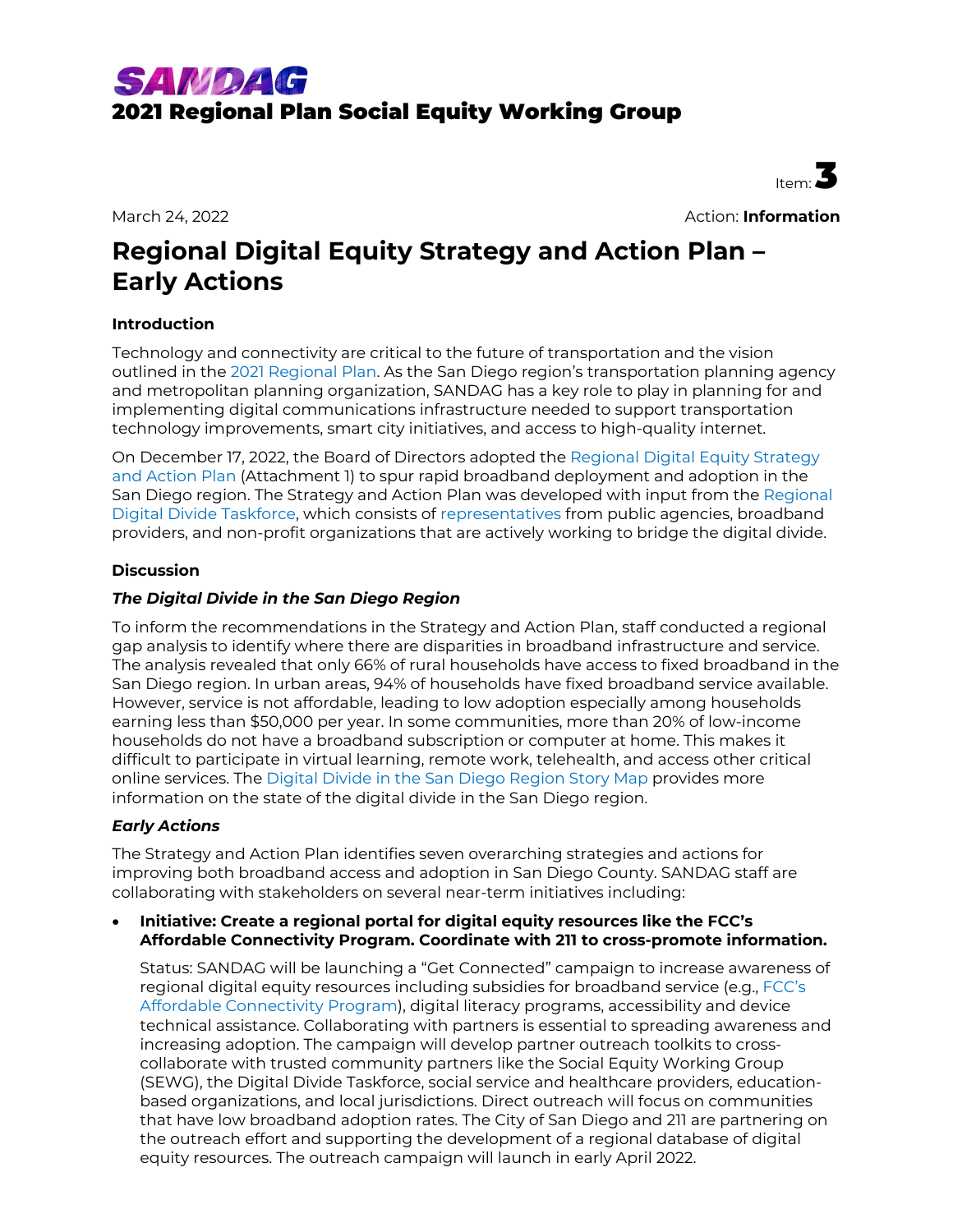• **Initiative: Continue convening community-based organizations (CBOs), public housing, public health, libraries, and education organizations to advance digital equity.**

Status: SANDAG will continue convening the Digital Divide Taskforce on a quarterly basis to share best practices, resources, and coordinate on regional initiatives. For more information on joining the Digital Divide Taskforce, please contact Krystal Ayala, [krystal.ayala@sandag.org.](mailto:krystal.ayala@sandag.org)

• **Initiative: Develop a dig once policy to cost-effectively integrate broadband and digital communications infrastructure as part of SANDAG-funded projects, including TransNet projects.**

The 2020 [California State Broadband Action Plan](https://broadbandcouncil.ca.gov/wp-content/uploads/sites/68/2020/12/BB4All-Action-Plan-Final.pdf) and Assembly Bill 1549 task Caltrans with doing this as part of state highway projects. In December 2021, the U.S. Department of Transportation's Federal Highway Administration also passed a final rule (FHWA–2019– 0037) allowing for the installation of this infrastructure as part of transportation projects to avoid the need for further excavation in the future.

Status: In alignment with state and federal requirements, early progress is being made to draft the dig once policy that will require SANDAG-funded projects to integrate digital communications infrastructure in areas where there are gaps. This policy would enable SANDAG, Caltrans, and local jurisdictions to advance many of the projects outlined in the 2021 Regional Plan; building out the infrastructure needed to support broadband and intelligent transportation solutions such as smart intersections, real-time traveler information, connected and autonomous vehicle infrastructure, and active transportation demand management solutions support efficient operations during congested periods, major incidents, outages, or evacuations. The dig once policy will be included with the proposed TransNet Ordinance amendments that will be brought to Independent Taxpayer Oversight Committee and the Board later this year.

• **Initiative: Convene the Regional Digital Infrastructure Taskforce (ReDIT) to develop regional permitting standards and guidelines that expedite broadband infrastructure development in unserved and underserved communities.**

Status: On February 24, staff convened the first ReDIT meeting to evaluate permitting practices and develop standard guidelines for deployment of digital infrastructure. This Taskforce will meet on a monthly basis to develop streamlined permitting guidance for broadband by December 2022.

• **Initiative: Complete a Digital Infrastructure and Broadband Master Plan for building out a regional broadband network that connects public facilities in each of the San Diego region's jurisdictions.**

Status: The consultant procurement is underway; the SEWG will have several opportunities to provide input on the Digital Infrastructure and Broadband Master Plan when the project kicks off later this year.

• **Initiative: Conduct a joint procurement with the Southern California Association of Governments (SCAG) to pre-qualify broadband providers as potential partners for grants and other digital equity projects that expand broadband infrastructure and services in Southern California.**

Status: The Request for Qualifications (RFQ) was released in December 2021; twenty organizations expressed interest in partnering with SANDAG and SCAG to expand broadband infrastructure. A panel of stakeholders from the SANDAG and SCAG regions are evaluating expressions of interest and will be making final prospective partnership recommendations in mid-March 2022. This RFQ will prepare the region for forthcoming state and federal broadband funding.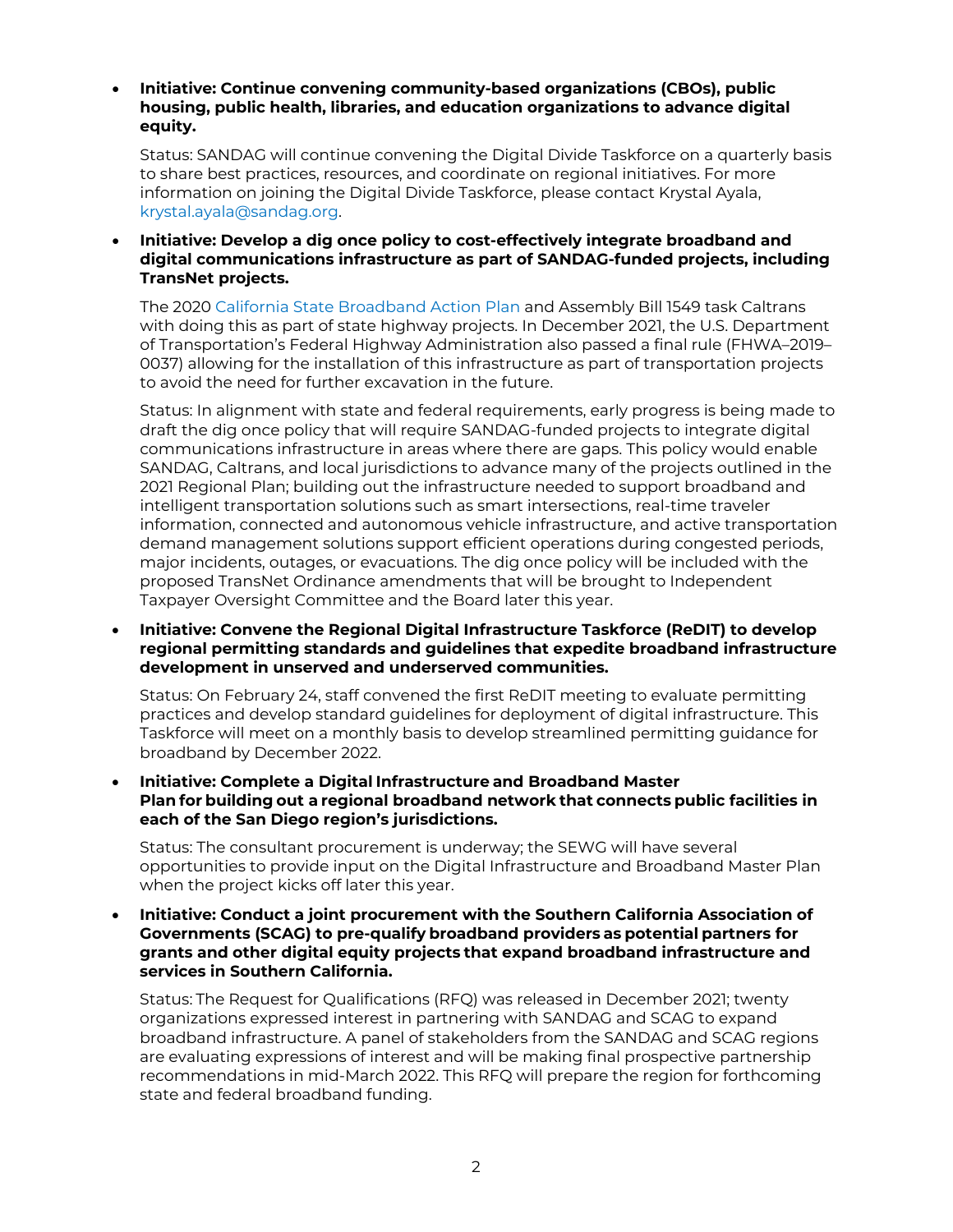#### • **Initiative: Donate retired technology assets to organizations that refurbish and distribute them to communities in need**

Status: To date, SANDAG has donated over 105 computers to San Diego Futures Foundation as part of their computer refurbishment and donation program. SANDAG will continue to explore opportunities to donate retired assets on a regular basis.

#### **Next Steps**

Staff will continue to monitor implementation of many of these near-term actions, evaluate priorities, and update the Action Plan on an annual basis to reflect progress. The SEWG is asked to cross-collaborate and partner on the "Get Connected" outreach campaign.

#### *Antoinette Meier, Senior Director of Regional Planning*

Key Staff Contact: Krystal Ayala, (619) 699-1998, krystal.ayala@sandag.org Attachment: 1. Regional Digital Equity Strategy and Action Plan